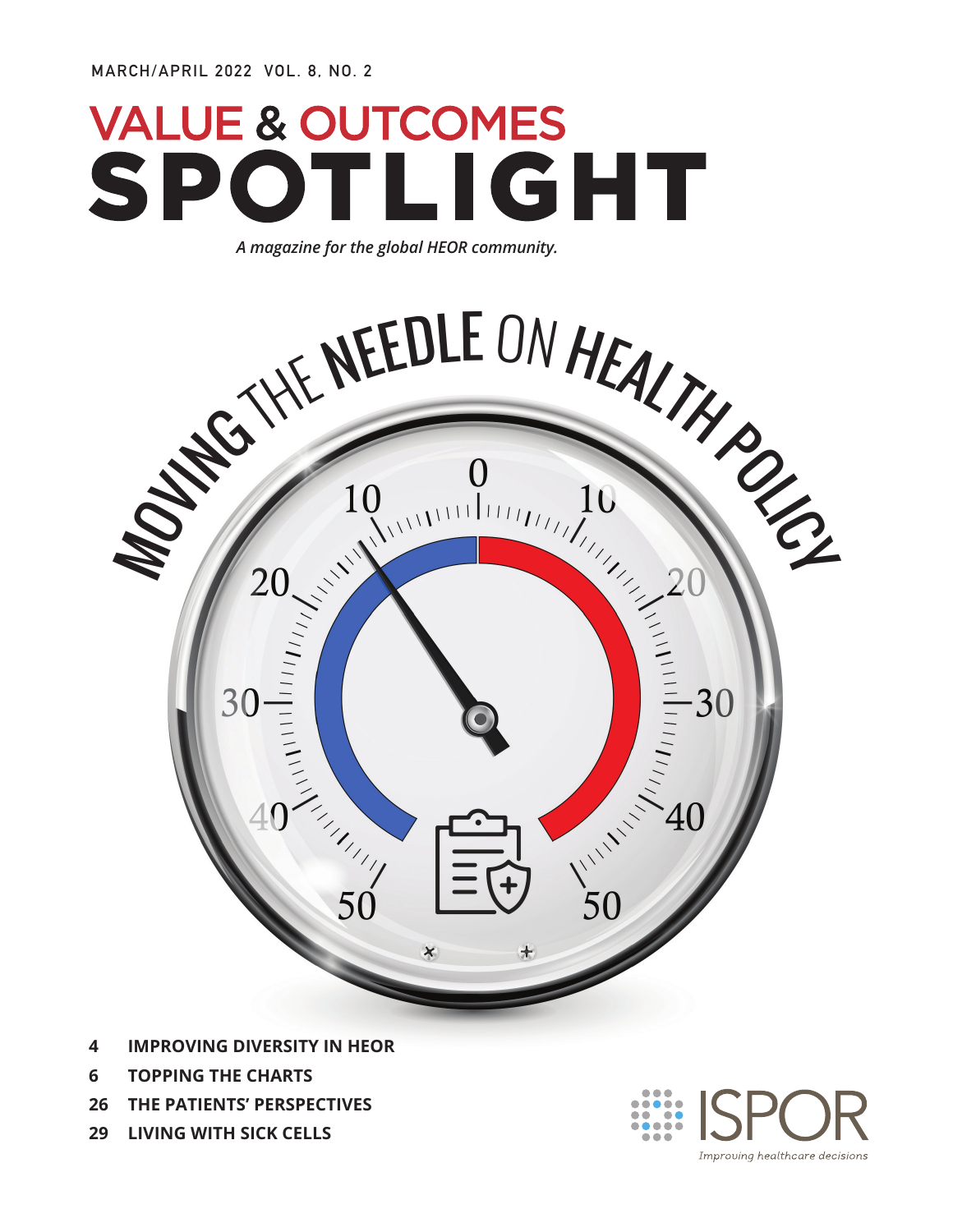## **Tips of the Trade: Delivering Patient-Centricity With Digital Real-World Evidence**

**Giles Monnickendam, MSc; Casey Quinn, PhD; Fatemeh Amini, MScR; Mark Larkin, PhD**, Vitaccess Limited, Oxford, United Kingdom; **Diane Cannon**, Melanoma UK, Oldham, England, United Kingdom

There are potential obstacles to engaging patients in this research, including uncertainty surrounding when and how patients should be brought into the process.

The authors describe a number of tried-andtested approaches to involving the patient community.

#### **Introduction**

When it comes to drug discovery there is a wealth of insight to be gained from the patient community. Involving patients in the design and development of realworld evidence studies, which in turn complement traditional clinical trials by demonstrating patients' lived experience of the condition and its treatments, can be a powerful means of emphasizing patient-centricity in drug development. In this article, the authors explore the technicalities of engaging patients in realworld evidence studies.

#### **Acknowledging Patients as Experts**

Until recently, a culture has prevailed in the development of new medicines whereby research has been conducted "on," "about," or "for" patients.1 In contrast, patient-focused drug development ensures that patients' experiences, perspectives, needs, and priorities are captured and meaningfully incorporated into the development and evaluation process.2 This involves a shift from relying solely on clinician expertise to assess disease burden and treatment impact to acknowledging patients as "experts by experience" and involving them alongside clinicians.3 The patient's perspective is actively sought to understand their experience of the disease and to design research around what matters most to them. For example, if a study demonstrates that a treatment generates improvement in a particular clinical metric while separately patients do not report any improvement in how they feel or function, then the value of the research is questionable. Understanding the patient perspective and involving patients early in research design can help avoid such misalignments.4

Real-world evidence has an important role to play in generating the patient insights needed to deliver truly patient-centric clinical programs.5 Real-world evidence is derived from observational data obtained outside of randomized controlled trials. Within randomized controlled trials, selection, treatment, and assessment are tightly defined and controlled to maximize internal validity. In contrast, real-world

evidence tends to select study subjects and assess outcomes much as they are, providing a more representative picture of the average patient's experience of the condition in their everyday life, and the value of treatments as they are provided in routine clinical practice.<sup>6</sup>

> A culture has prevailed in the development of new medicines whereby research has been conducted "on," "about," or "for" patients.

#### **The Patient Perspective in Real-World Evidence**

Incorporating the patient perspective into the design and development of real-world evidence studies can improve the quality of data collected as well as its relevance to patients. Engaging with patient groups can also support faster, more cost-effective and representative recruitment into real-world evidence studies. However, there are potential obstacles to involving patients and patient organizations in the design and delivery of this type of research.7 These include:

- Uncertainty surrounding when and how patients should be brought into the process
- Resistance or friction from other stakeholders
- Challenges catering to variable levels of health literacy
- Tight timelines for projects, which may discourage investigators from setting aside the time needed to engage properly with patients
- Lack of access to patients, especially within rare diseases
- Patient concerns that researchers' requests for their involvement are not "genuine"

When the objective is to facilitate patientcentric solutions for the pharmaceutical industry, it follows that potential participants in real-world evidence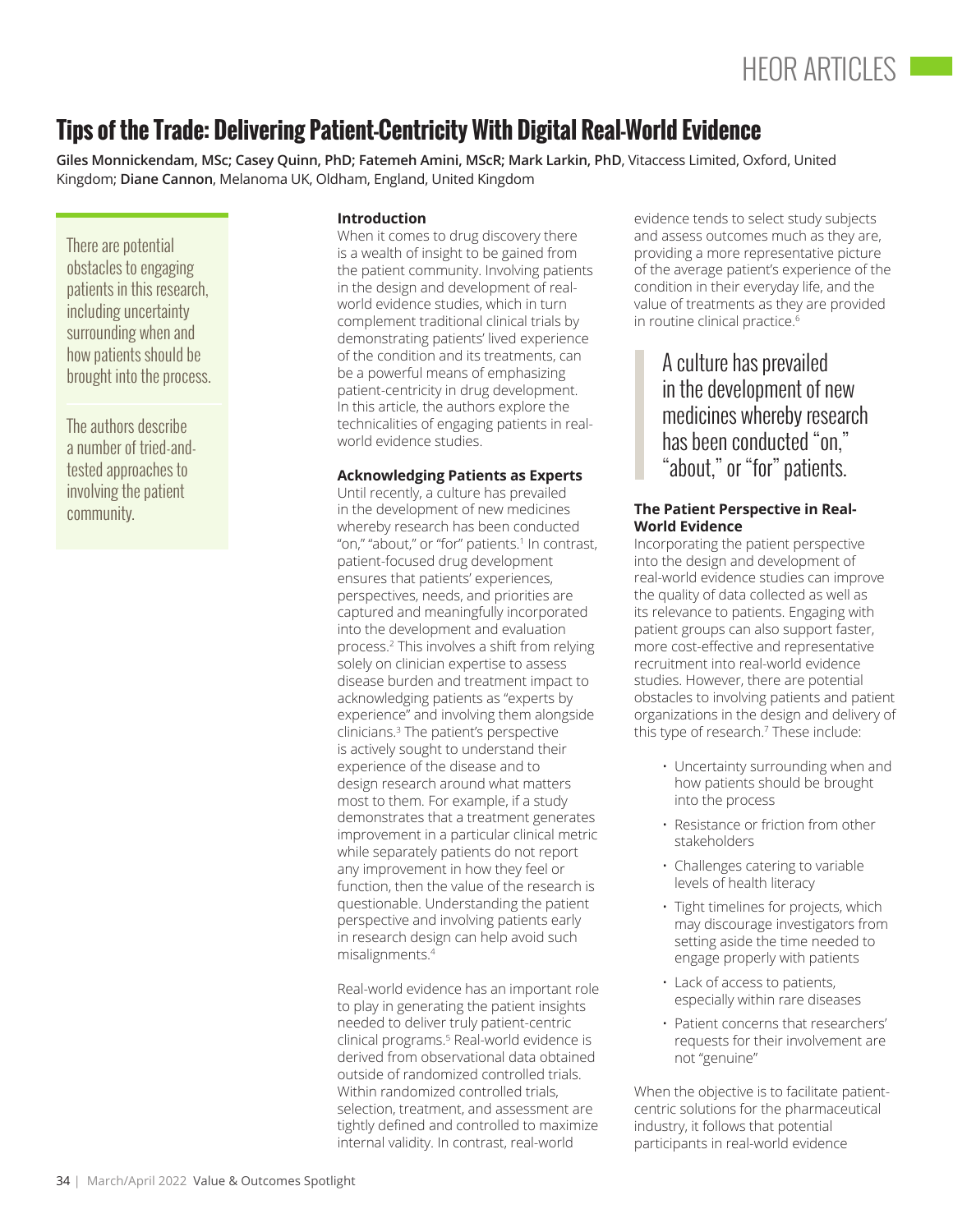## HEOR ARTICLES I

studies should have the opportunity to shape the way in which this evidence is produced, so that it is of the greatest value. With this in mind, there are means of circumventing the possible obstacles to patient engagement in order to respect and make the best use of this potential.

#### **Case Studies in Collaborating With Patient Advocacy Groups in Real-World Evidence Studies**

Digital methods are increasingly being used to conduct real-world evidence studies on behalf of the pharmaceutical industry. The case studies referenced here involve the use of bring-your-owndevice technology to gather patientreported data in real-world settings, a methodology that can be developed and implemented across different conditions. Bespoke questionnaires are combined with validated patientreported outcome instruments and delivered to study participants on mobile devices, typically via an app, to gather data on the characteristics of the patient population, treatment patterns, burden of disease, and impact to health-related quality of life. The insights and evidence generated by these studies have been used to improve understanding of real-world populations and treatment practices, enhance clinical trial design, and support regulatory and health technology assessment submissions. Patient advocacy groups and potential participants have been important collaborators in the design, development, and delivery of these real-world evidence studies.

#### *Overall Study Design*

Face-to-face interactive onboarding workshops are held with patient advocacy groups, representatives, and patients from target countries to provide insights for the design and implementation of the study. This includes input on:

- The components of burden of disease that should be addressed
- The relevance of different custom-made survey questions and patient-reported outcomes instruments and the acceptable frequency of administration
- The potential usefulness of importing patient-generated health data into the app
- The recruitment plan
- Communication methods

In one study exploring the real-world impact of a rare, chronic neuromuscular disease, the Scientific Advisory Board included at least one patient advocacy group representative from each target country (spanning the United Kingdom, the United States, and several European countries). Patient advocacy group members of the Scientific Advisory Board were consulted during the initial conceptualization of the study to ensure that the proposed design and outcomes were relevant to patients and were involved in reviewing and providing input on key study materials, including the protocol and patient-facing elements of the smartphone app. Importantly, consulting the Scientific Advisory Board from the outset has enabled the study's adaptation to meet country-specific requirements and cultural standards.

In another study, patient representatives were consulted extensively to understand the potential burden of completing surveys and patient-reported outcomes instruments, especially the real-world practical obstacles to completion for participants. This allowed for the content and format of the surveys to be optimized, providing sufficient detail for robust and meaningful insights while ensuring that completion rates and response quality remained high.

#### *Recruitment*

Patient organizations have played an important role in recruitment and retention of study participants, by providing guidance and communicating and advocating the study with the patient community. Patient advocacy group networks have also been an important route for acquiring validated and reliable study participants.

Remote recruitment models can be particularly valuable for rare disease studies, enabling sufficient participants to be acquired from small and geographically dispersed populations in a cost-effective manner. However, in studies where participants are recruited remotely, rather than physically at clinical sites, the risk of acquiring false participants must be addressed. Participants acquired via

patient advocacy group networks are much more likely to be genuine, are self-selected as more engaged, and are usually knowledgeable about their conditions. Consequently, the likelihood of either falsified or inaccurate responses is much reduced. Self-confirmed validation of participants from patient advocacy group networks can be more effective compared with individuals recruited by other routes, where the process for validating identity and diagnosis can be challenging.

### Real-world evidence has an important role to play in generating the patient insights needed to deliver truly patientcentric clinical programs.

#### *Maintaining Engagement*

Feedback can be sought from users as the studies progress in order to improve the user experience of the apps and promote ongoing engagement. Participant preference and satisfaction with the app is recorded interactively through online polls or focus groups. One advantage of digital technology is that it can be harnessed for largescale feedback from study participants to adapt patient-reported outcomes instruments.

In a study exploring the real-world burden experienced by patients with melanoma in the United Kingdom (My Melanoma, developed in partnership with the charity [Melanoma UK\)](https://www.melanomauk.org.uk/), the research team implemented the patient-reported outcomes version of the Common Terminology Criteria for Adverse Events [\(PRO-CTCAE](https://healthcaredelivery.cancer.gov/pro-ctcae/)™), a measurement system developed by the National Cancer Institute to capture symptomatic adverse events in patients on cancer trials. The initial version of the bespoke study app contained 11 items from the PRO-CTCAE instrument item bank, selected by oncologists and as a result of a literature review. To ensure that the adverse events of greatest relevance to patients were included in the app, Melanoma UK study participants with any type or stage of melanoma were invited to participate in an online survey, where they were asked to rate the relevance of each of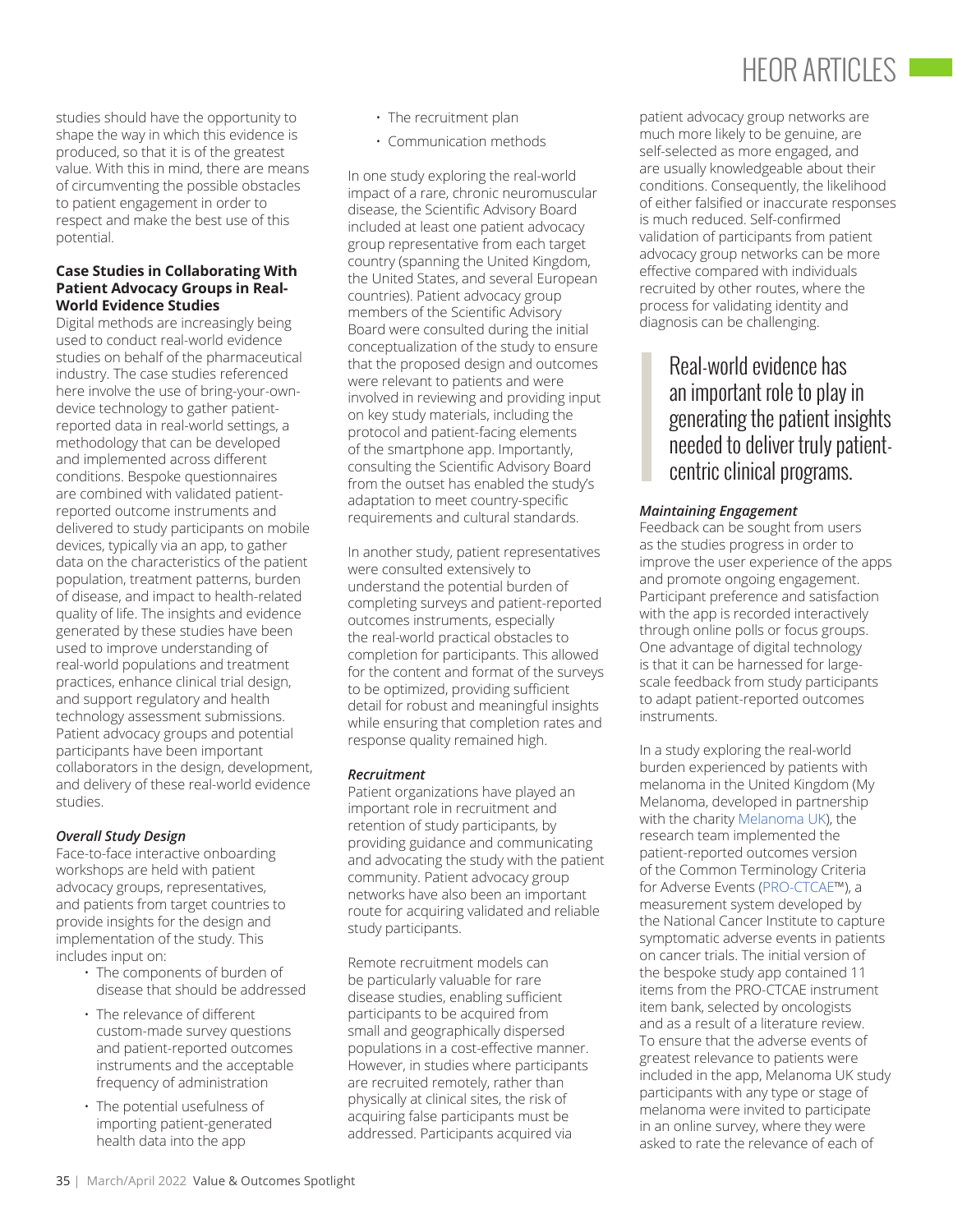the 78 adverse events in the item bank. Eight of the adverse events identified by online survey respondents and further corroborated by a focus group were not included in the original study app; the version of the PRO-CTCAE implemented in the study was subsequently updated to reflect the findings. This demonstrates the importance of including patients in the design of patient-reported studies, in order to ensure that the most relevant data is captured.

#### **Concluding Remarks**

Study sponsors and investigators should recognize that patients and patient organizations can provide invaluable input into the design, development, and implementation of patient-reported real-world evidence studies. While there are potential obstacles to successful collaboration, these can usually be overcome. By engaging patients and patient advocacy groups as early as possible in the design process and seeking their input throughout the various stages of research, researchers can ensure that the studies are tailored to their target population, measure what matters, and have the support and engagement of the patient community that is needed to collect rich, consistent, and representative data over time.

Developing relationships and communicating and consulting with patients (eg, through webinars, workshops, and focus groups) requires an investment of time and resource. Securing the input and engagement of

the patient community to shape and deliver real-world evidence studies can, however, increase the quality and relevance of study outputs, and may even reduce the total time to complete a study in some circumstances, for instance by accelerating recruitment.

> By engaging patients and patient advocacy groups as early as possible in the design process, researchers can ensure that the studies are tailored to their target population, measure what matters, and have the support and engagement of the patient community that is needed to collect rich, consistent, and representative data over time.

This is particularly relevant for rare diseases, where patients can be both hard to reach and the obstacles to their involvement and engagement in studies poorly understood. Should this

approach be implemented in real-world evidence studies as standard practice, collaboration with patients and patient advocacy groups could soon become the rule rather than the exception.

## HEOR ARTICLES

#### *References*

1. Yeoman G, Furlong P, Seres M, et al. [Defining patient centricity with patients](https://innovations.bmj.com/content/3/2/76)  [for patients and caregivers: a collaborative](https://innovations.bmj.com/content/3/2/76)  [endeavour](https://innovations.bmj.com/content/3/2/76). *BMJ Innov*. 2017;3(2):76-83.

2. US Food and Drug Administration. [Patient-](https://www.fda.gov/regulatory-information/search-fda-guidance-documents/patient-focused-drug-development-collecting-comprehensive-and-representative-input)[Focused Drug Development: Collecting](https://www.fda.gov/regulatory-information/search-fda-guidance-documents/patient-focused-drug-development-collecting-comprehensive-and-representative-input)  [Comprehensive and Representative Input.](https://www.fda.gov/regulatory-information/search-fda-guidance-documents/patient-focused-drug-development-collecting-comprehensive-and-representative-input) Published June 2020. Accessed December 23, 2021.

3. Skilton AM, Low LG, Dimaras H. [Patients,](https://pubmed.ncbi.nlm.nih.gov/32114666/)  [public and service users are experts by](https://pubmed.ncbi.nlm.nih.gov/32114666/)  [experience: an overview from ophthalmology](https://pubmed.ncbi.nlm.nih.gov/32114666/)  [research in Canada, UK and beyond](https://pubmed.ncbi.nlm.nih.gov/32114666/). *Ophthalmol Ther*. 2020;9(2):207-213.

4. Slattery P, Saeri AK, Bragge P. [Research co](https://health-policy-systems.biomedcentral.com/articles/10.1186/s12961-020-0528-9)[design in health: a rapid overview of reviews.](https://health-policy-systems.biomedcentral.com/articles/10.1186/s12961-020-0528-9) *Health Res Policy Syst*. 2020;18(1):17.

5. Michaud S, Needham J, Sundquist S, et al. [Patient and patient group engagement in](https://pubmed.ncbi.nlm.nih.gov/33917947/)  [cancer clinical trials: a stakeholder charter](https://pubmed.ncbi.nlm.nih.gov/33917947/). *Curr Oncol*. 2021;28(2):1447-1458.

6. Clinical Trials Transformation Initiative. [Use](https://ctti-clinicaltrials.org/wp-content/uploads/2021/06/CTTI_RWD_Recs.pdf)  [of Real-World Data to Plan Eligibility Criteria](https://ctti-clinicaltrials.org/wp-content/uploads/2021/06/CTTI_RWD_Recs.pdf)  [and Enhance Recruitment](https://ctti-clinicaltrials.org/wp-content/uploads/2021/06/CTTI_RWD_Recs.pdf). Published October 2019. Accessed December 23, 2021.

7. Snape D, Kirkham J, Britten N, et al. [Exploring perceived barriers, drivers,](https://bmjopen.bmj.com/content/4/6/e004943)  [impacts and the need for evaluation of](https://bmjopen.bmj.com/content/4/6/e004943)  [public involvement in health and social care](https://bmjopen.bmj.com/content/4/6/e004943)  [research: a modified Delphi study](https://bmjopen.bmj.com/content/4/6/e004943). *BMJ Open*. 2014;4(6):e004943.